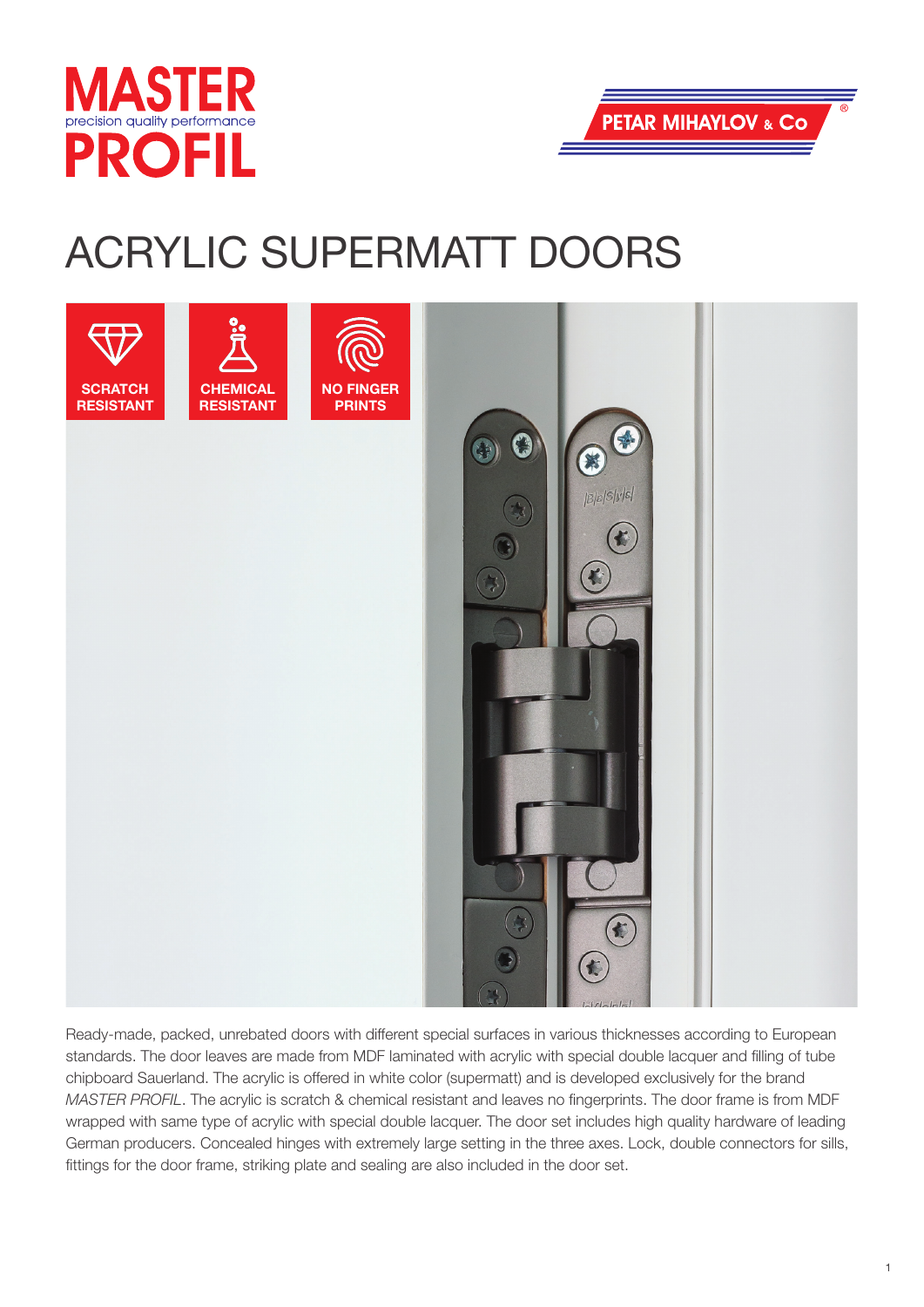

Snow White 1982

## TECHNICAL SPECIFICATIONS

|                                    | Dimensions of<br>Door Frame | Dimensions of<br><b>Wall Opening</b> |                | Dimensions of<br>Door Leaf |  | Dimensions of<br><b>Frame Rebate</b> |  | Dimensions of<br>Light Passage | Dimensions with<br><b>Sills</b> |
|------------------------------------|-----------------------------|--------------------------------------|----------------|----------------------------|--|--------------------------------------|--|--------------------------------|---------------------------------|
|                                    |                             |                                      | $\overline{2}$ | 3                          |  | 4                                    |  | 5                              | 6                               |
| Width, mm                          | 625                         | 635                                  |                | 563                        |  | 569                                  |  | 549                            | 747                             |
|                                    | 750                         | 760                                  |                | 668                        |  | 694                                  |  | 674                            | 872                             |
|                                    | 875                         | 885                                  |                | 813                        |  | 819                                  |  | 799                            | 997                             |
|                                    | 1000                        | 1010                                 |                | 938                        |  | 944                                  |  | 924                            | 1122                            |
| Height, mm                         | 1875                        |                                      | 1885           | 1839                       |  | 1847                                 |  | 1837                           | 1936                            |
|                                    | 2000                        | 2010                                 |                | 1964                       |  | 1972                                 |  | 1962                           | 2061                            |
| Door Frame Thickness Tolerance, mm |                             |                                      |                |                            |  |                                      |  |                                |                                 |
| $\overline{c}$                     |                             | 3                                    |                |                            |  | 4                                    |  | 5                              | 6                               |
| $85 - 115$                         |                             | $105 - 125$                          |                | $125 - 155$                |  | $145 - 175$                          |  | $165 - 195$                    | $185 - 215$                     |

Other dimensions and thicknesses are available upon customer request.